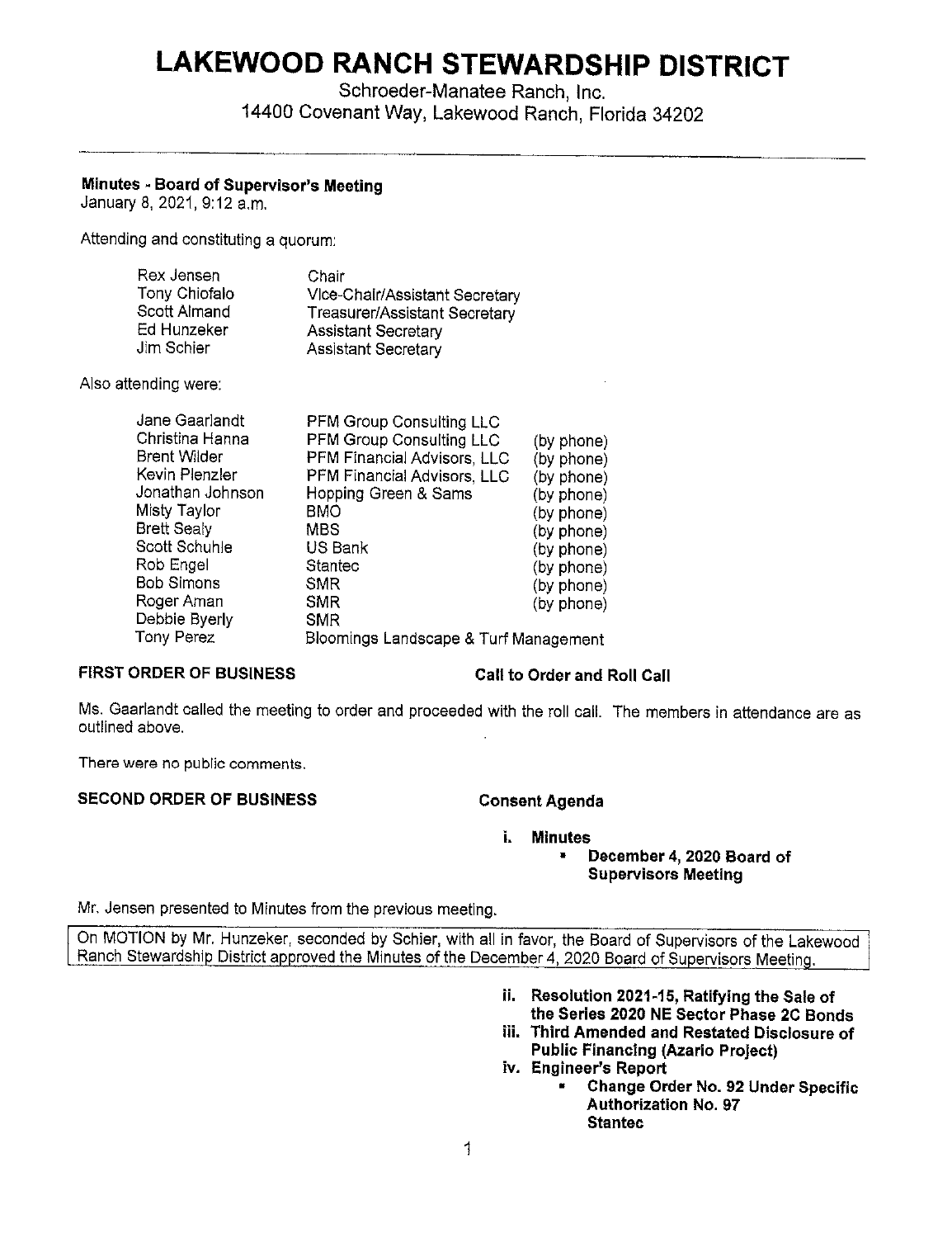Northeast Sector Roadways Legal Description Coordination Services Project

- Change Order No. 3 Frederick Derr & Company, Inc. Academic **Ave.** & Lighterwood Trail Roadway Improvements Deduct to correct unidentified Change Order No. 3 dated 12/2/2020
- Change Order No. 2 Woodruff & Sons, Inc. White Eagle Blvd., Phase V Modify IBT Manholes: Raise MHs installed by others to revised plan grades. Includes new precaset riser sections, filling low areas, grading to match existing slopes and bahia sod
- Change Order No. 1 SMR Farms, LLC 44th Ave E: Uihlein to Bourneside Final change order to close out contract Increase in contract scope
- Change Order No. 1 **SMR** Farms, LLC **Bourneside North PH** ii **Reduction of total plant material in the amount of 21 Southern Magnolias, 20 Slash Pine, 42 Live oaks, 15 Sabal Plams, 830 Muhly grass, 200 Sliver Paw Palmetto, 199 Fakahatchee grass, 85 Coontie palm, 139cy pine bark mulch, 123, 120sf Bahia**

On MOTION by Mr. Chiofalo, seconded by Almand, with all in favor, the Board of Supervisors of the Lakewood Ranch Stewardship District approved the items on the consent agenda.

### **THIRD ORDER OF BUSINESS BUSINESS Business Matters**

**Consideration of Financing Matters Relative to Sweetwater Project, Series 2021 Bonds** 

- **A. Consideration of Financing Team Funding Agreement**
- **B. Consideration of Consulting Engineering Agreement with WRA Engineering, LLC**
- **C. Other Matters** (provided under separate cover)

Mr. Sealy noted that preliminary discussions had taken place with M/I Homes regarding a potential bond issuance for the Sweetwater Project in the summer.

Mr. Johnson presented the Financing Team Funding Agreement.

On MOTION by Mr. Chiofalo, seconded by Mr. Almand, with all in favor, the Board of Supervisors of the Lakewood Ranch Stewardship District approved the Financing Team Funding Agreement in Substantial Form and authorized the Chairman to execute..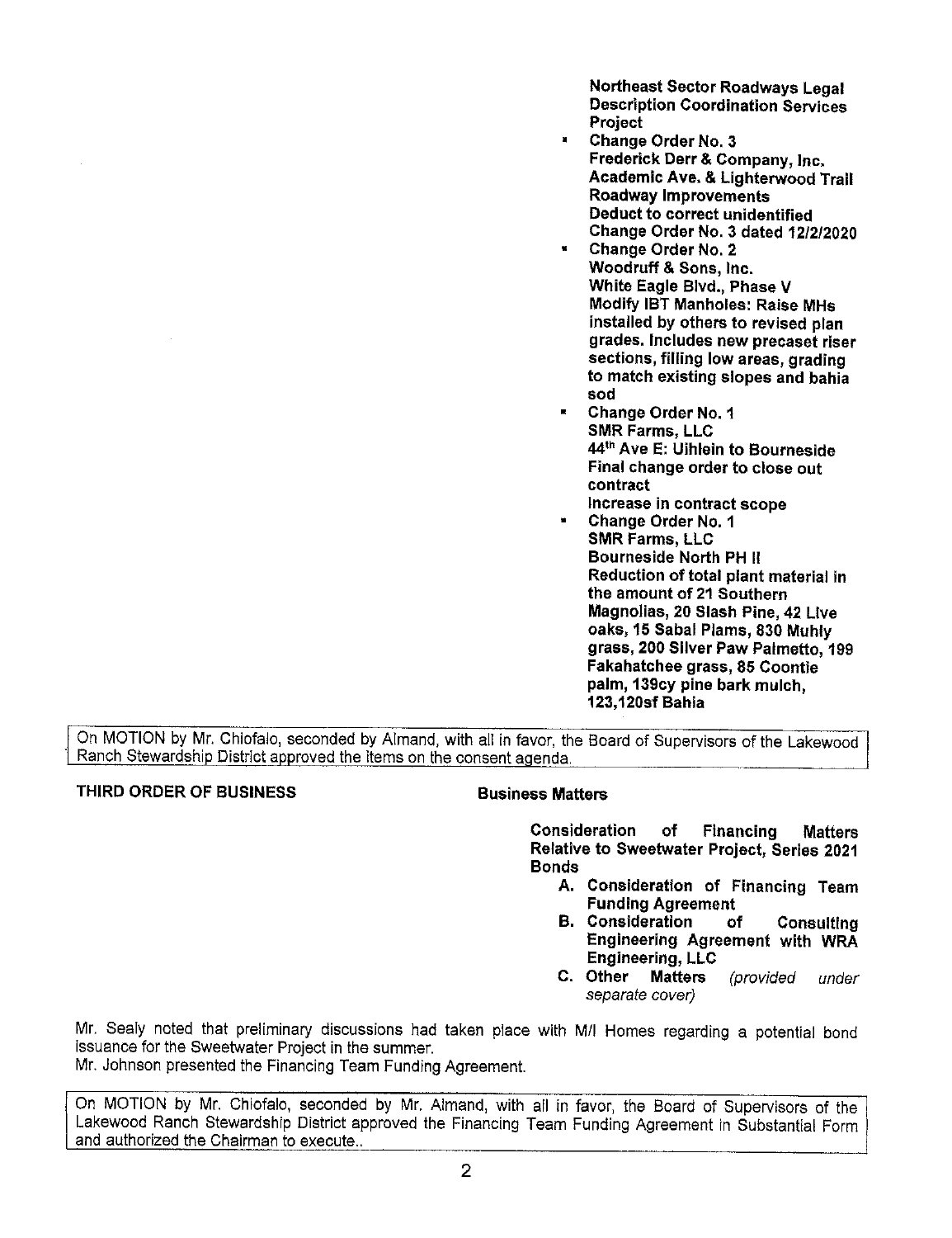Mr. Johnson presented the Consulting Engineering Agreement similar in form to previous agreements. Mr. Jensen requested that Staff meet with WRA Engineering for clarification of the financing details.

On MOTION by Mr. Chiofalo, seconded by Mr. Almand, with all in favor, the Board of Supervisors of the Lakewood Ranch Stewardship District approved the Consulting Engineering Agreement in Substantial Form and authorized the Chairman to execute.

There were no other matters to consider at this time.

Mr. Almand presented for the Board's Consideration:

FOURTH ORDER OF BUSINESS **Consideration of Agreement between the District and Cepra Landscape LLC for Landscape Installation Services and Materials (Academic Avenue & Lighterwood Trail Project)** 

Mr. Simons presented the agreement for the total amount of [\\$118,453.71.](https://118,453.71)

On MOTION by Mr. Chiofalo, seconded by Mr. Almand, with all in favor, the Board of Supervisors of the Lakewood Ranch Stewardship District approved the Agreement with Cepra Landscape LLC.

### **FIFTH ORDER OF BUSINESS FINANCIAL Financial Matters**

**Draw Requests & Requisitions** 

**Requisition List for Draw No. 39 Del Webb Series 2017 Bond** 

On MOTION by Mr. Chiofalo, seconded by Mr. Schier, with all in favor, the Board of Supervisors of the Lakewood Ranch Stewardship District approved Requisition List No. 39 for Del Webb.

### **Requisition List for Draw No. 39 Lakewood Centre & NW Sector Pre-Funding**

On MOTION by Mr. Chiofalo, seconded by Mr. Schier, with all in favor, the Board of Supervisors of the Lakewood Ranch Stewardship District approved Draw No. 39 for Lakewood Centre & **NW** Sector.

### **Requisition List for Draw No. 25 Lakewood Centre & NW Sector Series 2018 Bond**

On MOTION by Mr. Chiofalo, seconded by Mr. Schier, with all in favor, the Board of Supervisors of the Lakewood Ranch Stewardship District approved Draw No. 25 for Lakewood Centre & NW Sector.

### **Requisition List for Draw No. 18 Lakewood Centre North Pre-Funding**

On MOTION by Mr. Chiofalo, seconded by Mr. Schier, with all in favor, the Board of Supervisors of the Lakewood Ranch Stewardship District approved Draw No. 18, Lakewood Centre North - Pre-Funding.

> **Requisition List for Draw No. 12 Lakewood National and Polo Run Project Series 2017 Bond**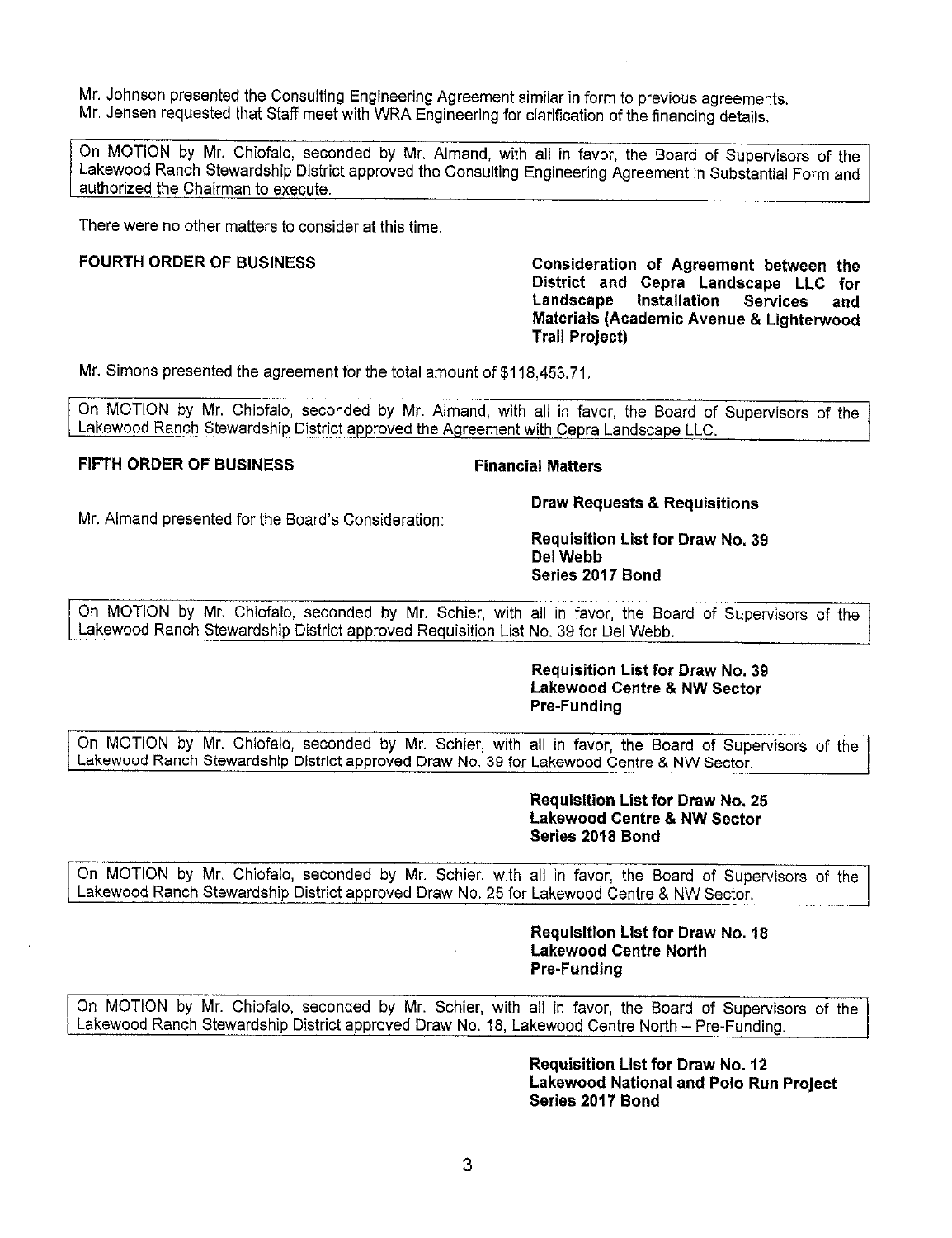On MOTION by Mr. Chiofalo, seconded by Mr. Schier, with all in favor, the Board of Supervisors of the Lakewood Ranch Stewardship District approved Draw No. 12 for Lakewood National and Polo Run Project.

### **Requisition List for Draw No. 3 Northeast Sector Phase 2B Series 2020 Bond**

This requisition closes out the Construction Fund.

On MOTION by Mr. Chiofalo, seconded by Mr. Schier, with all in favor, the Board of Supervisors of the Lakewood Ranch Stewardship District approved Draw No. 3 for Northeast Sector Phase 28.

### **Requisition List for braw No. 1 Northeast Sector Phase 2C Series 2020 Bond**

On MOTION by Mr. Chiofalo, seconded by Mr. Schier, with all in favor, the Board of Supervisors of the Lakewood Ranch Stewardship District approved Draw No. 1 for Northeast Sector Phase 2C.

**Requisition List for Draw No.13 The Villages of Lakewood Ranch South Pre-Funding - Landowner/County Construction Funding Agreement** 

On MOTION by Mr. Chiofalo, seconded by Mr. Schier, with all in favor, the Board of Supervisors of the Lakewood Ranch Stewardship District accepted the Construction Funding and approved payment of Requisition List No. 13 for The Villages of Lakewood Ranch South.

Mr. Simons and Mr. Engel provided updates on the Blue Lake Road and Pope Road Projects.

# **SIXTH ORDER OF BUSINESS** Compilation Report

There were no comments to the financial statements.

**SEVENTH ORDER OF BUSINESS Staff Reports** 

**Manager's Report** - No Report

Attorney's Report - No Report

**Engineer's Report** - Mr. Engel presented for the Board's approval:

**Change Order No. 9 Ryangolf Corporation Uihlein Road phase 3 with Sr064 FOOT Turn Lanes Design changes: RCP, MES, Junction Box, Headwall, Milling, Pavement, Road Base, Striping, and Signage** 

On MOTION by Mr. Chiofalo, seconded by Mr. Almand, with all in favor, the Board of Supervisors of the Lakewood Ranch Stewardship District approved Change Order No. 9, Ryangolf Corporation.

**Change Order No. 1 SMR Farms, LLC Pine Warbler**